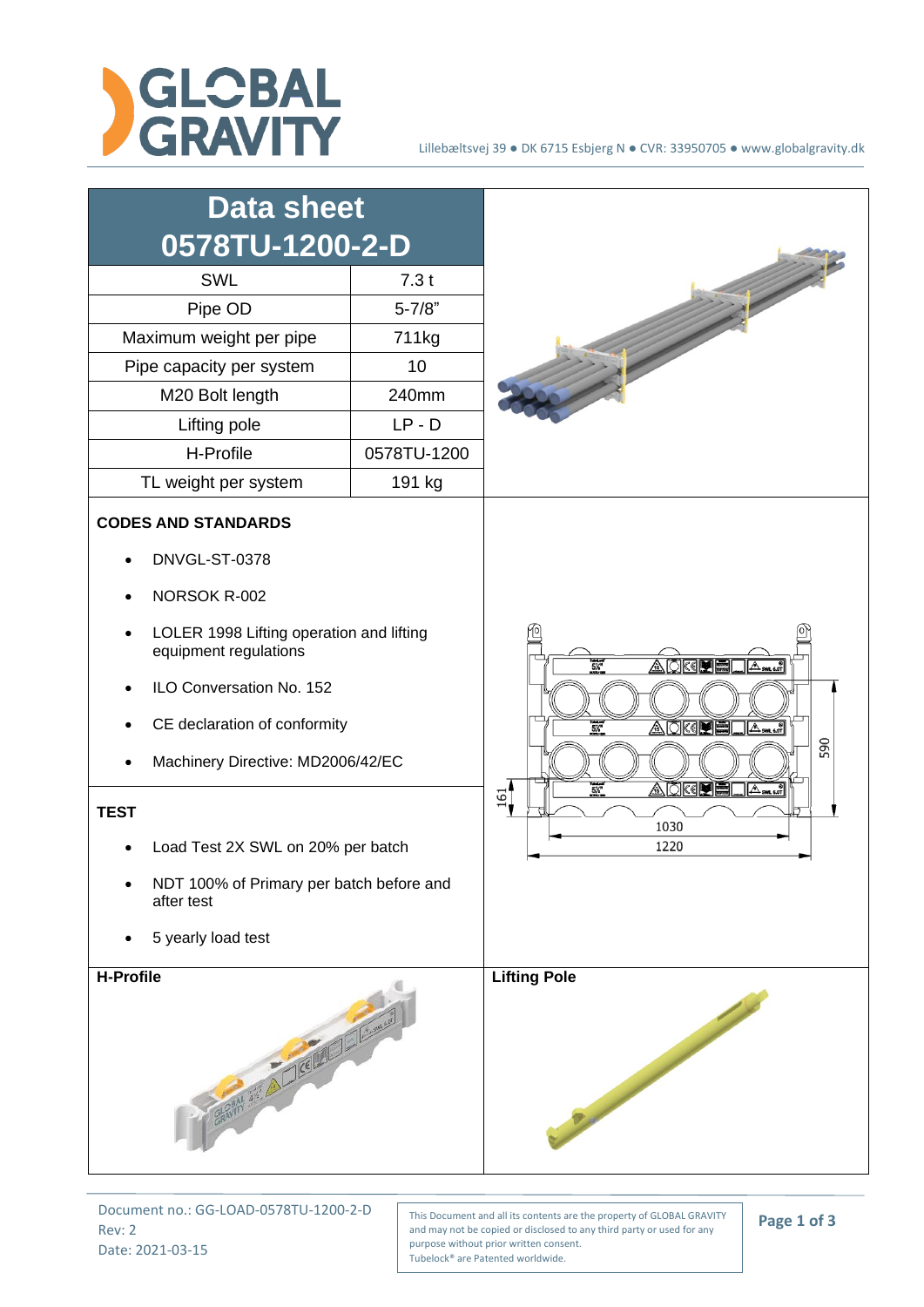

## Lillebæltsvej 39 ● DK 6715 Esbjerg N ● CVR: 33950705 ● www.globalgravity.dk



Document no.: GG-LOAD-0578TU-1200-2-D Rev: 2 Date: 2021-03-15

This Document and all its contents are the property of GLOBAL GRAVITY and may not be copied or disclosed to any third party or used for any purpose without prior written consent. Tubelock® are Patented worldwide.

## **Page 2 of 3**